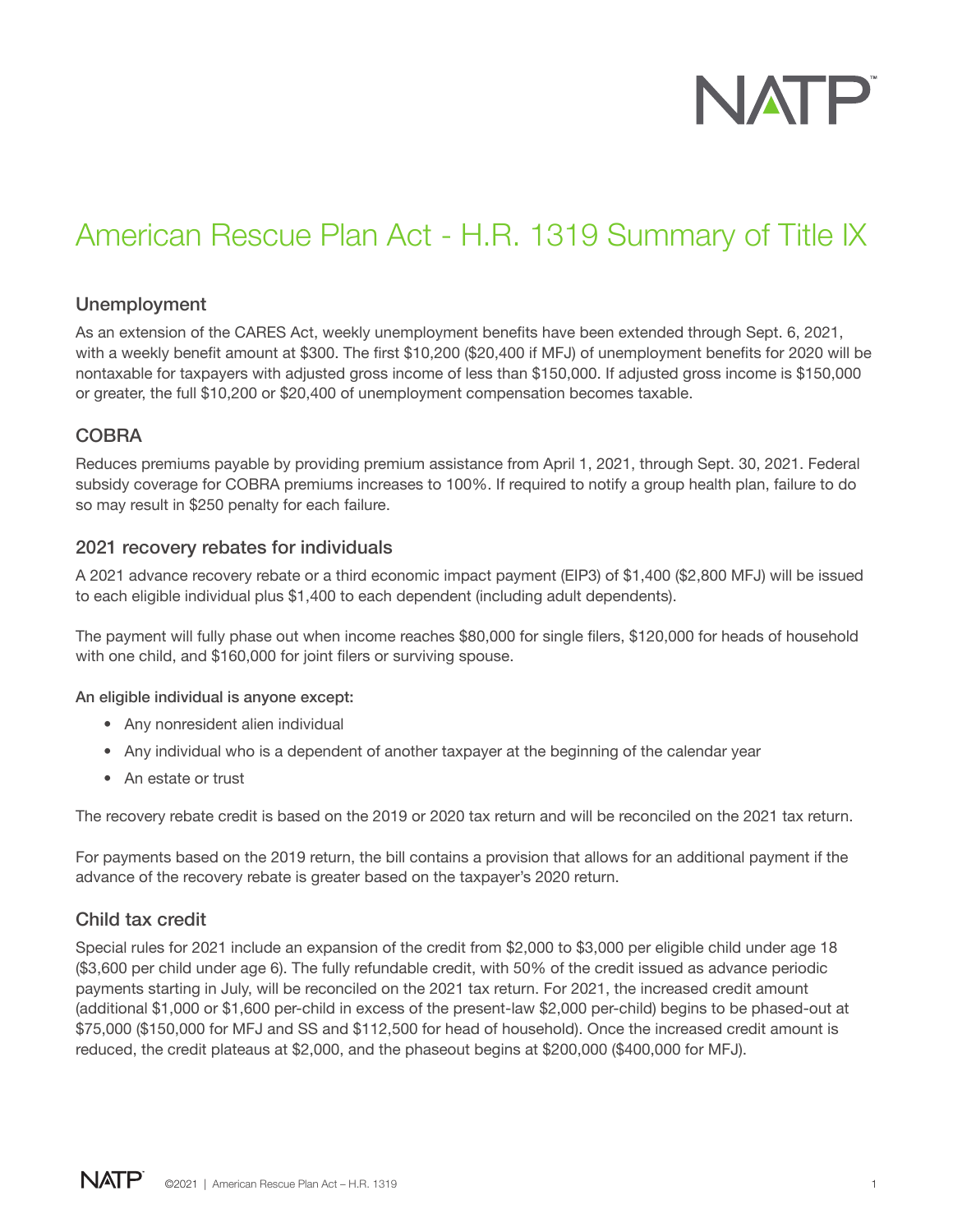## Earned income credit

For 2021, the minimum age to claim the EIC for taxpayers without children (childless EIC) generally is reduced from age 25 to age 19 (except full-time students). The maximum age limit of 65 for claiming the childless EIC has been eliminated. The credit and phaseout percentage increases from 7.65% to 15.3% for an individual with no qualifying children. Taxpayers may use their earned income from the 2019 tax year to determine their EIC for the 2021 tax year if the 2021 earned income was less than the 2019 earned income.

The disqualified investment income limit also increases from \$3,650 (2020) to \$10,000.

## Dependent care assistance

For 2021, the credit is fully refundable and the dollar limit for eligible expenses increases from \$3,000 to \$8,000 for one eligible child, and from \$6,000 to \$16,000 for two or more eligible children. The maximum credit rate increased from 35% to 50% and the AGI limitation increases from \$15,000 to \$125,000. Taxpayers with an AGI of \$125,000 to \$400,000 will receive a partial credit.

The exclusion for employer-provided dependent care assistance increases from \$5,000 to \$10,500 (\$5,250 for MFS).

## Paid sick and family leave credits

Extends the paid leave credits from April 1, 2021, through Sept. 30, 2021, for eligible employers providing sick or family leave that otherwise would be required if the *Families First Coronavirus Response Act* applied after March 31, 2021. Several new provisions also take effect after March 31, 2021. For example: allows paid leave credits to obtain COVID-19 vaccine, restarts the 10-day limit for qualified sick leave wages and increases the qualified family leave wages limit from \$10,000 to \$12,000 in total.

## Employee retention credit

Extends the employee retention credit (ERC) through Dec. 31, 2021, for wages paid after June 30, 2021, and before Jan. 1, 2022. After June 30, 2021, the ERC offsets the employer's share of Medicare tax.

## Premium tax credit

Reduces health care premiums for low- and middle-income families by increasing the *Affordable Care Act's* (ACA) premium tax credit (PTC) for 2021 and 2022. The affordability percentages to be used for the 2021 and 2022 tax years:

| In the case of household<br>income (expressed as a<br>percent of poverty line) within<br>the following income tier: | The initial premium<br>percentage is $-$ | The final premium<br>percentage is $-$ |
|---------------------------------------------------------------------------------------------------------------------|------------------------------------------|----------------------------------------|
| Up to 150.0%                                                                                                        | 0.0                                      | 0.0                                    |
| 150.0% up to 200.0%                                                                                                 | 0.0                                      | 2.0                                    |
| 200.0% up to 250.0%                                                                                                 | 2.0                                      | 4.0                                    |
| 250.0% up to 300.0%                                                                                                 | 4.0                                      | 6.0                                    |
| 300.0% up to 400.0%                                                                                                 | 6.0                                      | 8.5                                    |
| 400.0% and higher                                                                                                   | 8.5                                      | 8.5                                    |